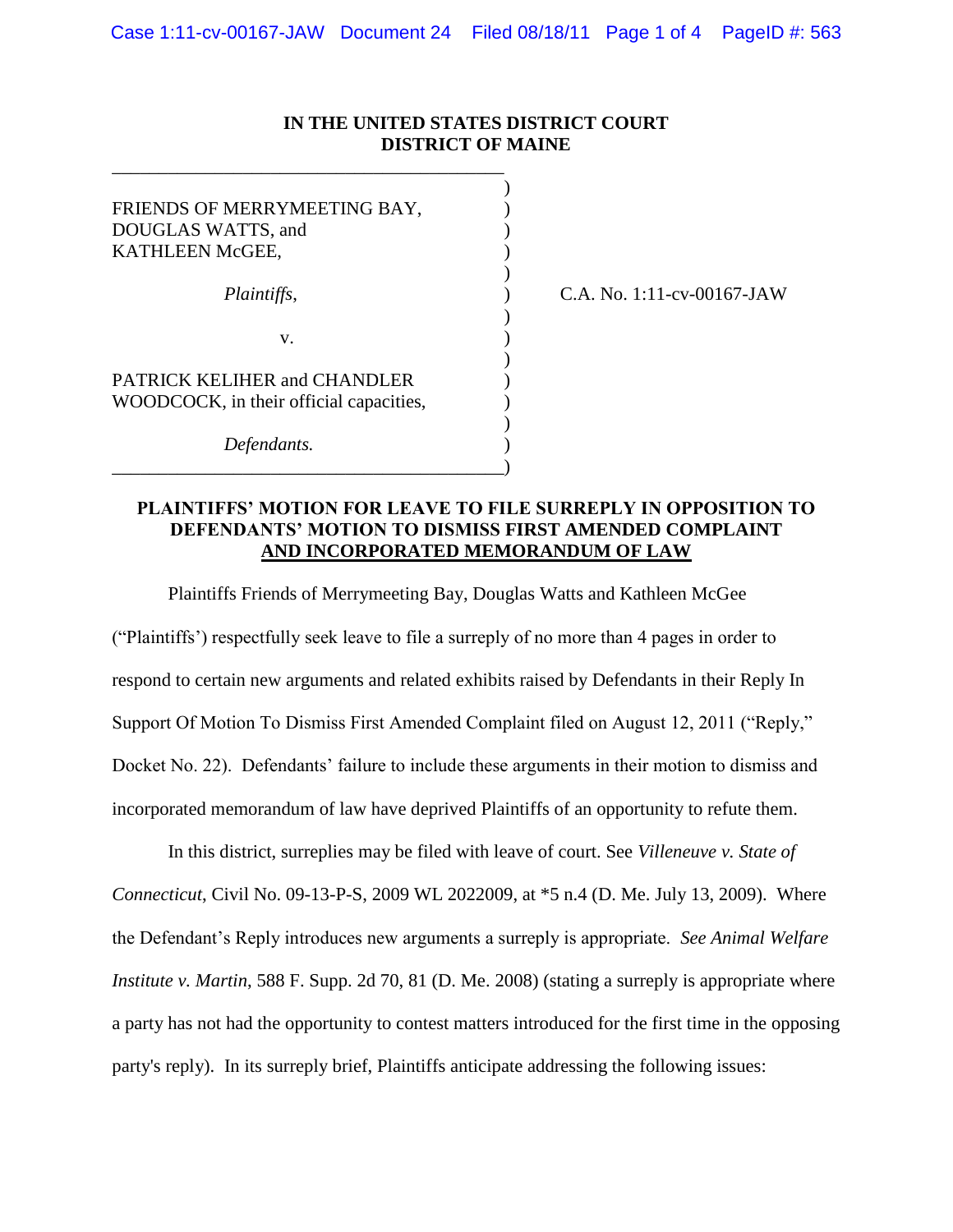- 1. Defendants' Reply makes new arguments based on two electronic mails from an Assistant Regional Counsel in the U.S. Environmental Protection Agency's Region 1 office. Reply at 1-2, 7.
- 2. Defendant's Reply introduces three new exhibits, which are unauthenticated, hearsay, and of limited relevance. Reply at 1-2, 4 n. 4, 7; Exhibits A-C.
- 3. Defendant's Reply relies upon events that occurred after Plaintiffs' filed their Opposition making further briefing desirable. Reply at 1 n. 1 (referencing Exhibit B, an electronic email from U.S. EPA Assistant Regional Counsel dated August 10, 2011).

Plaintiff's also object to Defendants' introduction of these new arguments and exhibits on the grounds that they are not confined to replying to new matters raised in Plaintiff's opposing memorandum as required by Local Rule 7(c), and present matters outside the pleadings that should be excluded from consideration by the court pursuant to Fed. R. Civ. P. 12(d). Alternatively, with the introduction of these new matters, pursuant to Fed. R. Civ. P. 12(d) Defendants' Motion to Dismiss should be treated as one for summary judgment under Rule 56, and judgment should be entered for Plaintiffs.

Plaintiffs' surreply will assist the Court in its analysis of these issues raised in Defendant's Reply, and the instant motion is not interposed for delay or improper purpose. No party will be prejudiced if this motion is allowed as no hearing date has been set and the parties have not engaged in discovery. On August 18, 2011, counsel for Plaintiffs conferred Defendants counsel who indicated they do not assent to this motion.

The proposed surreply is attached hereto as Exhibit A. Should the Court grant Plaintiffs leave to file, Plaintiff propose to file its surreply within five days of the Court's grant.

2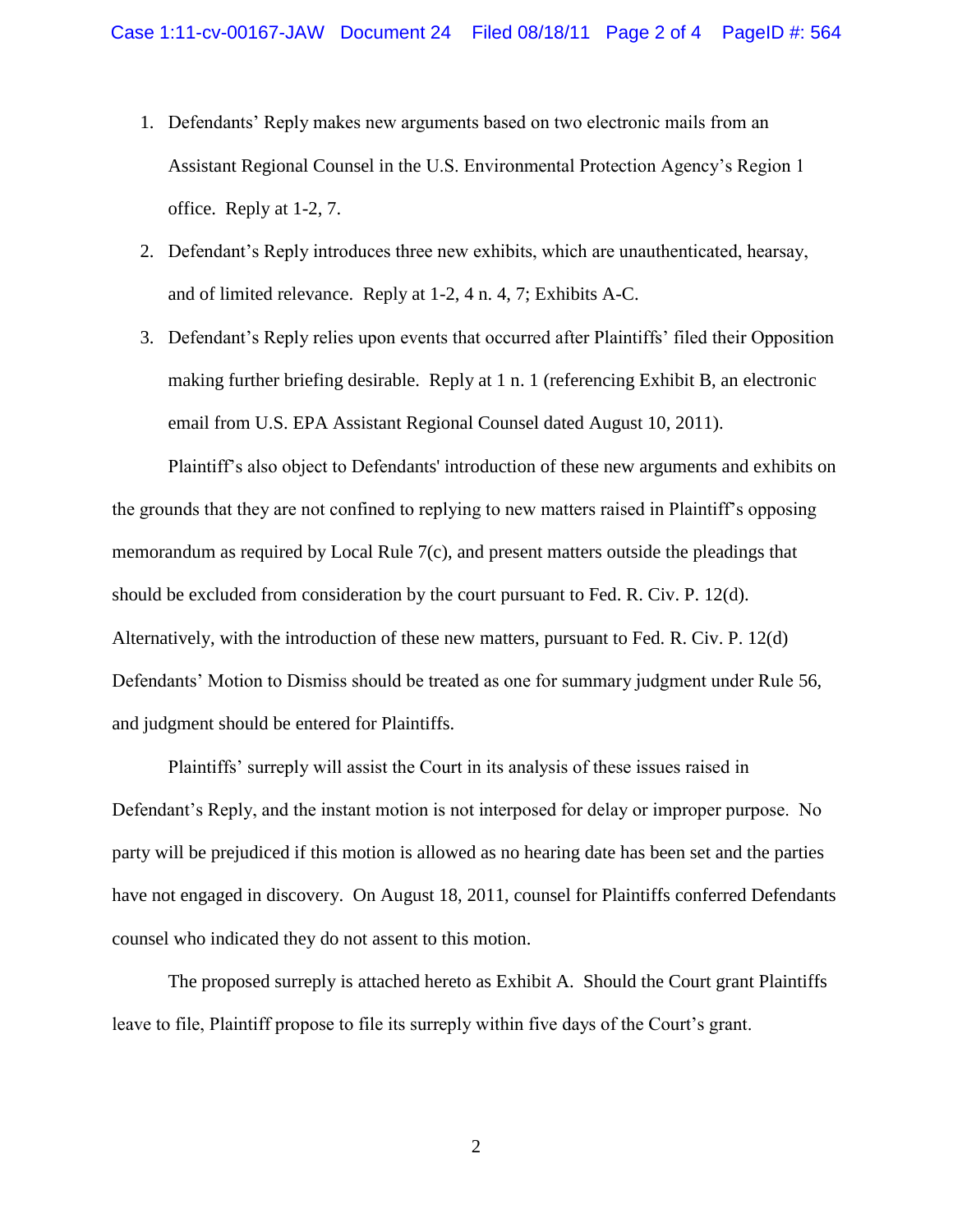WHEREFORE, Plaintiff's respectfully seek leave to file this surreply to Defendants

Reply of no more than 4 pages.

Respectfully submitted this 18th day of August, 2011

/s/ David A. Nicholas David A. Nicholas, Esq. Maine Bar No. 010049 20 Whitney Road Newton, Massachusetts 02460 Telephone: (617) 964-1548 Facsimile: (617) 663-6233 Fax E-mail: [dnicholas@verizon.net](mailto:dnicholas@verizon.net) /s/ Roger Fleming\_\_\_\_\_ ROGER FLEMING Maine Bar No. 8905 STEPHEN E. ROADY D.C. Bar No. 926477 EARTHJUSTICE 1625 Massachusetts Avenue, N.W. Washington, D.C. 20036-2212 Telephone: (202) 667-4500 Facsimile: (202) 667-2356 E-mail: [rfleming@earthjustice.org](mailto:rfleming@earthjustice.org) [sroady@earthjustice.org](mailto:sroady@earthjustice.org)

*Counsel for the Plaintiffs*